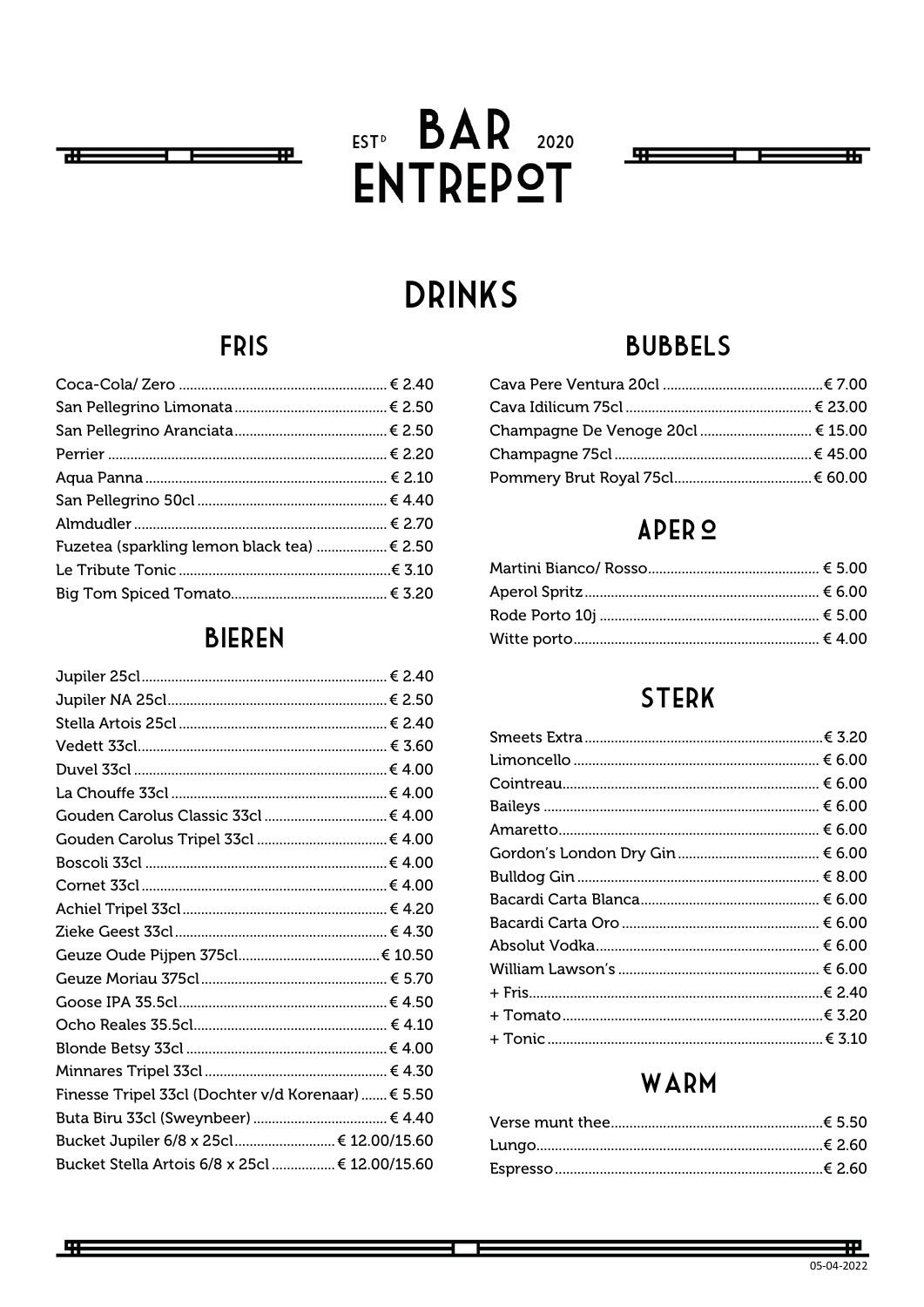

# EST<sup>D</sup> BAR 2020 **ENTREPOT**



## **WINES** By the glass

### **WIT**

#### Fris en fruitig

| Haus und Hof – Weissburgunder - AT  € 4.50 |  |
|--------------------------------------------|--|
|                                            |  |

#### KARAKTERV **QL**

| Bishop's Leap - Sauvignon Blanc - $NZ$ $\epsilon$ 5.00 |  |
|--------------------------------------------------------|--|
|                                                        |  |
|                                                        |  |
| Little Ark - Malagouzia, Assyrtoko - GR € 6.90         |  |

#### RIJK EN COMPLEX

| Mc Manis - Chardonnay - USA  € 6.50 |  |
|-------------------------------------|--|
|                                     |  |
|                                     |  |

#### **ZQET**

Heideboden – Welschriesling, Sämling 88 - AU .........€ 7.10

#### Distillaat/edelbrand

Marc – Pinot noir op vat gerijpt - DE ..................€ 8.00

#### Bubbel

Alma Negra – Malbec – Bubbel- AR....................€ 6.50

### R<sup>o</sup>OD

#### Fris en fruitig

| Irreverente Tinto – Douro blend – PT €4.00 |  |
|--------------------------------------------|--|
|                                            |  |
|                                            |  |

#### KARAKTERV **QL**

| Papa Luna – Garnacha, Syrah, Mazuelo - ES € 5.60   |  |
|----------------------------------------------------|--|
| Roter Milan – Cab.S., Merl., Dornfelder – DE €6.50 |  |
| Wente Southern Hills – Cab.S – USA€6.50            |  |
|                                                    |  |
| Little Ark – Agiorgitiko, Xinomavro – GR………€ 7.00  |  |
| Yantra – Mal., Cab.Sauv., Mer. - IT €7.70          |  |

#### RIJK EN COMPLEX

| Belemnit – Frühburgunder – DE€ 10.00 |  |
|--------------------------------------|--|
|                                      |  |
|                                      |  |

#### Rose

| Dido – Gren., Car., Syr., Mac. - ES  € 7.90 |  |
|---------------------------------------------|--|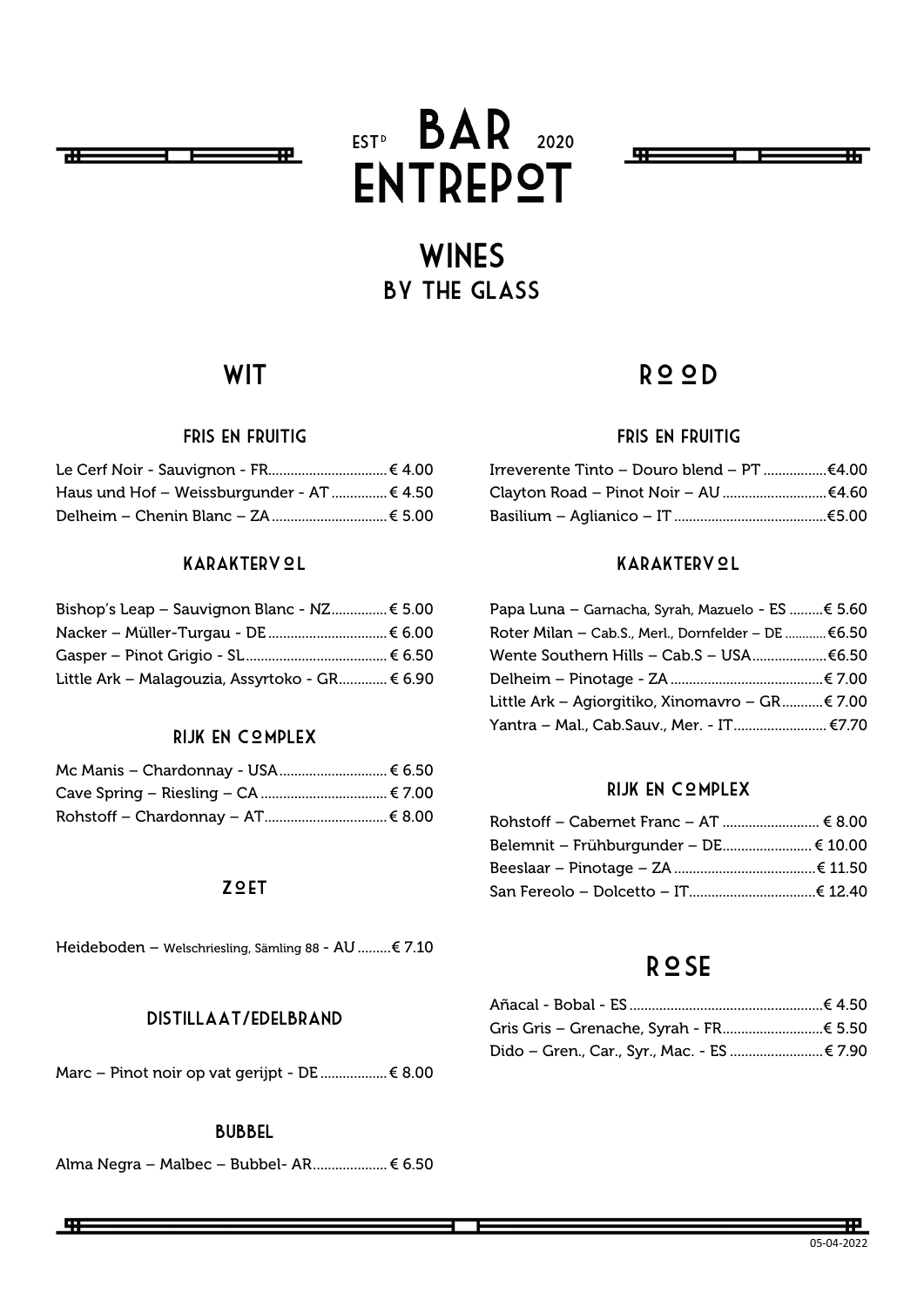

# $EST<sub>P</sub>$  BAR 2020 **ENTREPOT**



## **COCKTAILS**

## Gin basis

| Tangueray Sevilla Gin, Martini Rosso       |  |
|--------------------------------------------|--|
| Gin, Martini Rosso, Campari                |  |
| Gin, limoensap, soda                       |  |
| Gin, Martini Bianco, (met of zonder olijf) |  |

## Rum basis

| Witte Rum, limoensap, munt, rietsuiker, soda |  |
|----------------------------------------------|--|
|                                              |  |
| Witte Rum, limoensap, suiker                 |  |

## VODKA BASIS

| Vodka, Cointreau, limoensap, cranberry sap  |  |
|---------------------------------------------|--|
|                                             |  |
| Vodka, tomatensap                           |  |
|                                             |  |
| Vodka, Passoã, passievruchtensap, limoensap |  |
|                                             |  |
| Vodka, gemberbier, limoensap                |  |

## Whisky basis

| Whisky, citroensap, rietsuiker                 |  |
|------------------------------------------------|--|
|                                                |  |
| Whisky, rietsuiker, Angostura, appelsien, soda |  |

## COMBINATIE BASIS

| Vodka, Gin, Cointreau, Rum, Tequila,<br>limoensap, Coca-Cola |  |
|--------------------------------------------------------------|--|
|                                                              |  |
| Cognac, Cointreau, citroensap                                |  |
|                                                              |  |
| Campari, Martini Bianco, soda                                |  |
|                                                              |  |
| Teguila, Cointreau, limoensap                                |  |

## **MOCKTAILCLUB**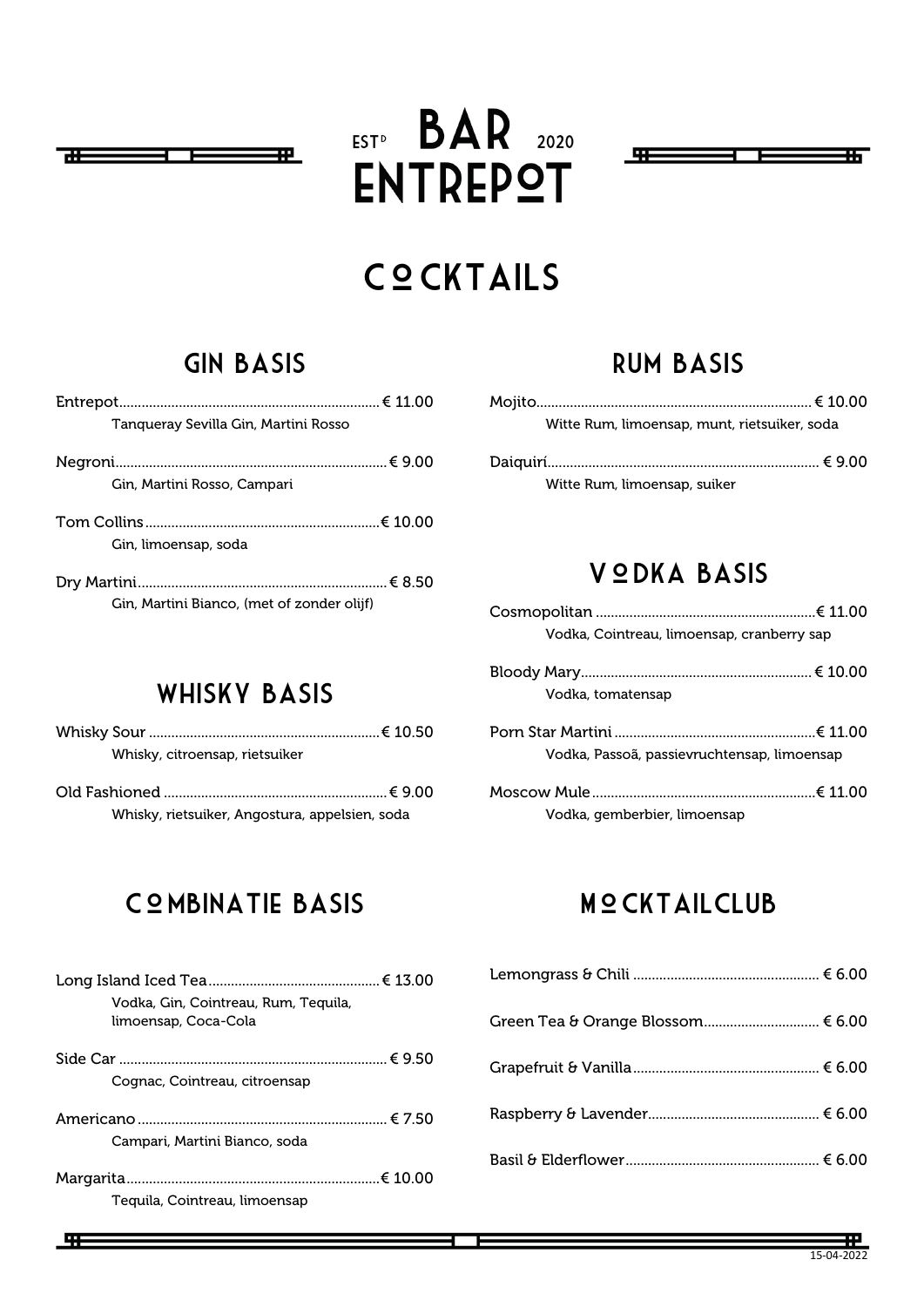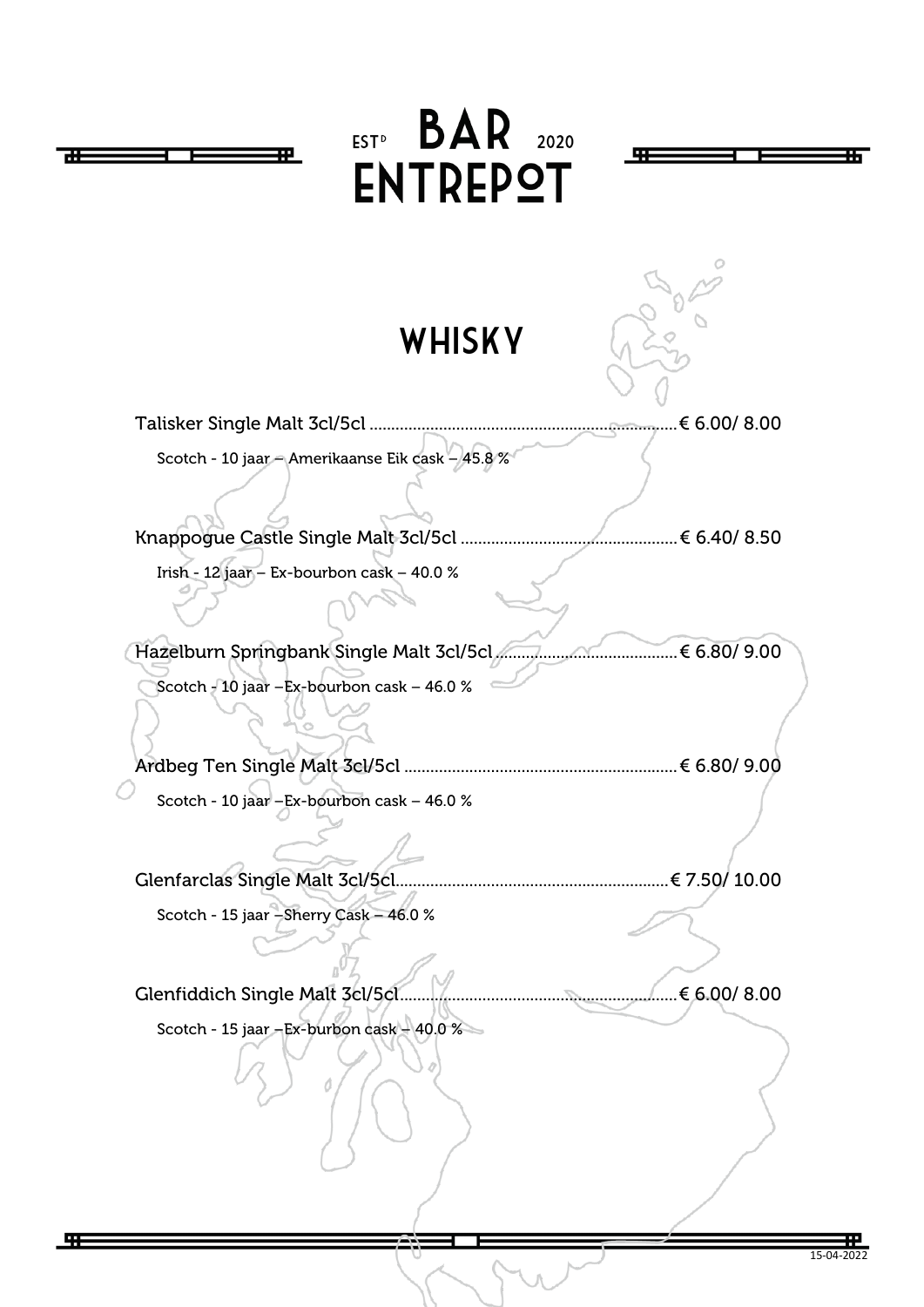

# EST<sup>D</sup> BAR 2020 **ENTREPOT**



## FOOD

<span id="page-4-0"></span>

| Gemengde olijven in marinade                                                |  |
|-----------------------------------------------------------------------------|--|
|                                                                             |  |
| Falafel met vegan dressing                                                  |  |
|                                                                             |  |
| Humus & African Sweet Pepper met krokante broodsokjes                       |  |
|                                                                             |  |
| Oosters en/of Kruidig                                                       |  |
|                                                                             |  |
| Nachos uit de oven met gehakt-tomatensaus, cheddar, zure room en jalapeño's |  |
|                                                                             |  |
| Camembert uit de oven met veenbessen                                        |  |
|                                                                             |  |
| Combinatie van vier verschillende kazen met vijgencompot                    |  |
|                                                                             |  |
| 22 maanden gerijpt                                                          |  |
|                                                                             |  |
| Jamon & Salami Duroc, twee verse kazen en Heaven's Olives                   |  |
|                                                                             |  |
| Italiaanse gehaktballetjes in tomatensaus met rucola en Parmezaan           |  |
|                                                                             |  |
| Verse rundscarpaccio met Parmezaan of mozzarella, rucola en olijfolie       |  |
|                                                                             |  |
|                                                                             |  |
|                                                                             |  |

开

<span id="page-4-1"></span><sup>&</sup>lt;sup>1</sup> Gerechten geserveerd met een portie brood.

Bent u allergisch aan bepaalde ingrediënten, meld het ons. Onze gerechten kunnen mogelijk sporen bevatten van wettelijke allergenen. De samenstelling van de gerechten kan variëren. Dank voor uw begrip.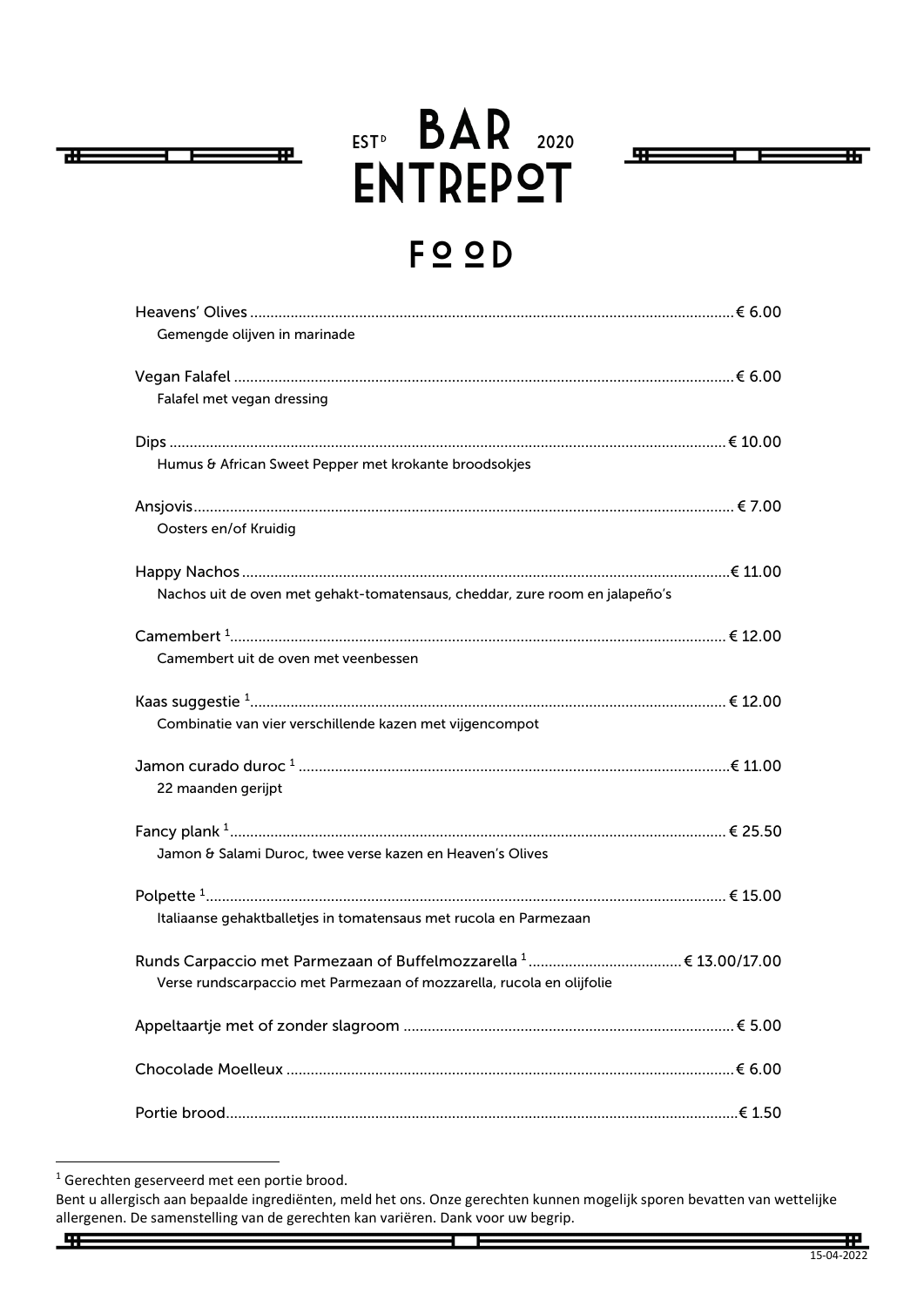

开

# EST<sup>D</sup> BAR 2020 **ENTREPOT**



## **WIT B**<sup>o</sup>TTLES

#### Fris en Fruitig

#### KARAKTERVOL

#### Rijk en Complex

#### R<sup>o</sup>SE

| <b>BUBBEL</b> |  |
|---------------|--|